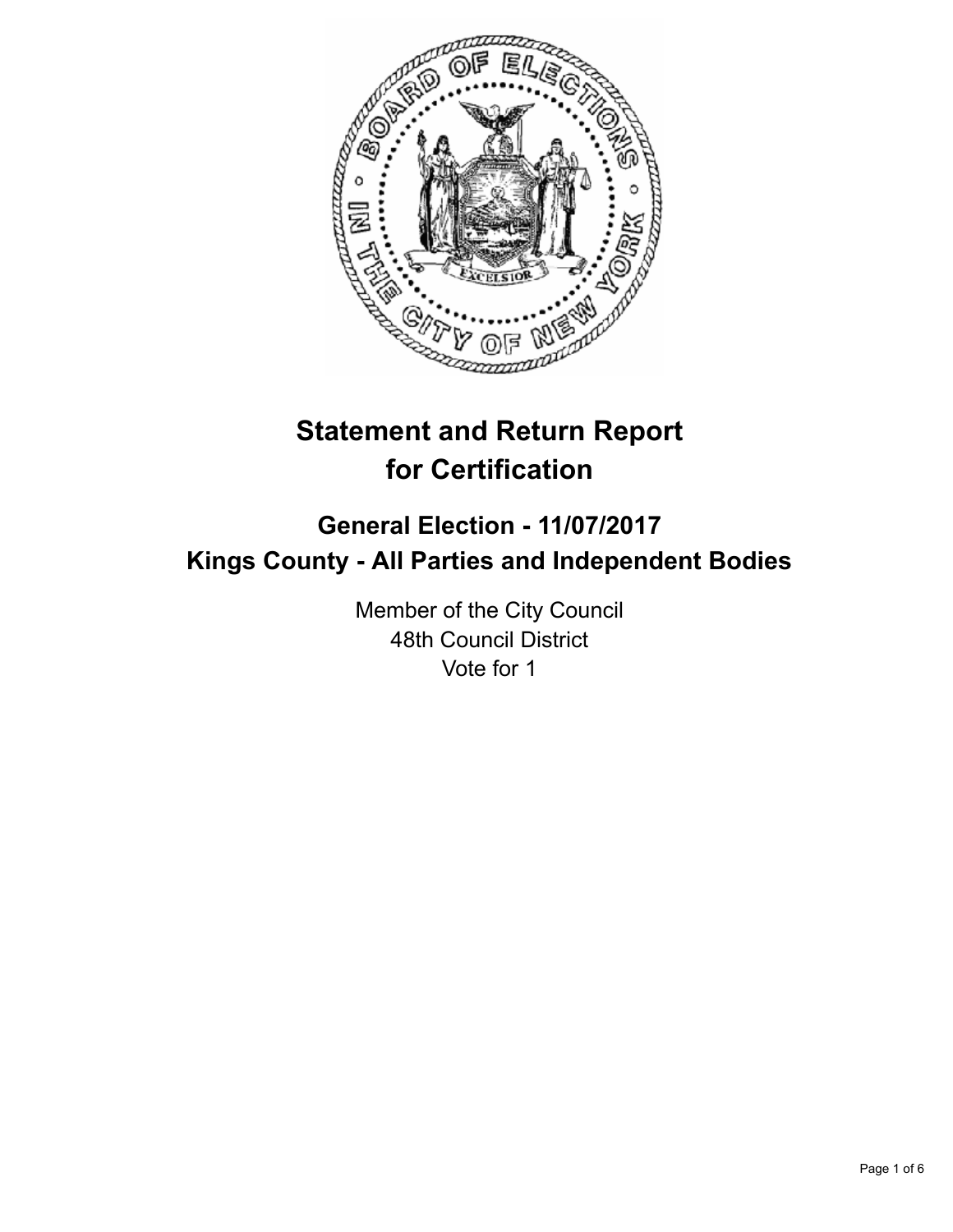

### **Assembly District 41**

| <b>PUBLIC COUNTER</b>                                    | 6,502        |
|----------------------------------------------------------|--------------|
| MANUALLY COUNTED EMERGENCY                               | 0            |
| <b>ABSENTEE / MILITARY</b>                               | 159          |
| <b>AFFIDAVIT</b>                                         | 53           |
| <b>Total Ballots</b>                                     | 6,714        |
| Less - Inapplicable Federal/Special Presidential Ballots | 0            |
| <b>Total Applicable Ballots</b>                          | 6,714        |
| CHAIM M. DEUTSCH (DEMOCRATIC)                            | 3,979        |
| STEVEN SAPERSTEIN (REPUBLICAN)                           | 1,976        |
| STEVEN SAPERSTEIN (CONSERVATIVE)                         | 279          |
| STEVEN SAPERSTEIN (REFORM)                               | 84           |
| ALEXI SHALOM (WRITE-IN)                                  | 1            |
| BRIAN CUNNINGHAM (WRITE-IN)                              | 1            |
| EDDIE PAULINO (WRITE-IN)                                 | $\mathbf{1}$ |
| <b>JASON NG (WRITE-IN)</b>                               | $\mathbf 1$  |
| KEVIN MEARS (WRITE-IN)                                   | 1            |
| LEW FIDLER (WRITE-IN)                                    | 1            |
| <b>MARAT FILLER (WRITE-IN)</b>                           | 1            |
| MARK TREYGER (WRITE-IN)                                  | 1            |
| NAHEL SZKELANY (WRITE-IN)                                | 1            |
| PHILLIP J. ADAMS (WRITE-IN)                              | 1            |
| TAT PICOTT (WRITE-IN)                                    | 1            |
| TINA GRAY (WRITE-IN)                                     | $\mathbf{1}$ |
| UNATTRIBUTABLE WRITE-IN (WRITE-IN)                       | 5            |
| WILLIAM DUMONT (WRITE-IN)                                | $\mathbf{1}$ |
| <b>Total Votes</b>                                       | 6,336        |
| Unrecorded                                               | 378          |

## **Assembly District 42**

| PUBLIC COUNTER                                           | 432            |
|----------------------------------------------------------|----------------|
| <b>MANUALLY COUNTED EMERGENCY</b>                        | 0              |
| ABSENTEE / MILITARY                                      | 16             |
| <b>AFFIDAVIT</b>                                         | $\overline{2}$ |
| <b>Total Ballots</b>                                     | 450            |
| Less - Inapplicable Federal/Special Presidential Ballots | $\Omega$       |
| <b>Total Applicable Ballots</b>                          | 450            |
| CHAIM M. DEUTSCH (DEMOCRATIC)                            | 374            |
| STEVEN SAPERSTEIN (REPUBLICAN)                           | 41             |
| STEVEN SAPERSTEIN (CONSERVATIVE)                         | 14             |
| STEVEN SAPERSTEIN (REFORM)                               |                |
| MICHAEL HEATH COVERG (WRITE-IN)                          | 4              |
| <b>Total Votes</b>                                       | 431            |
| Unrecorded                                               | 19             |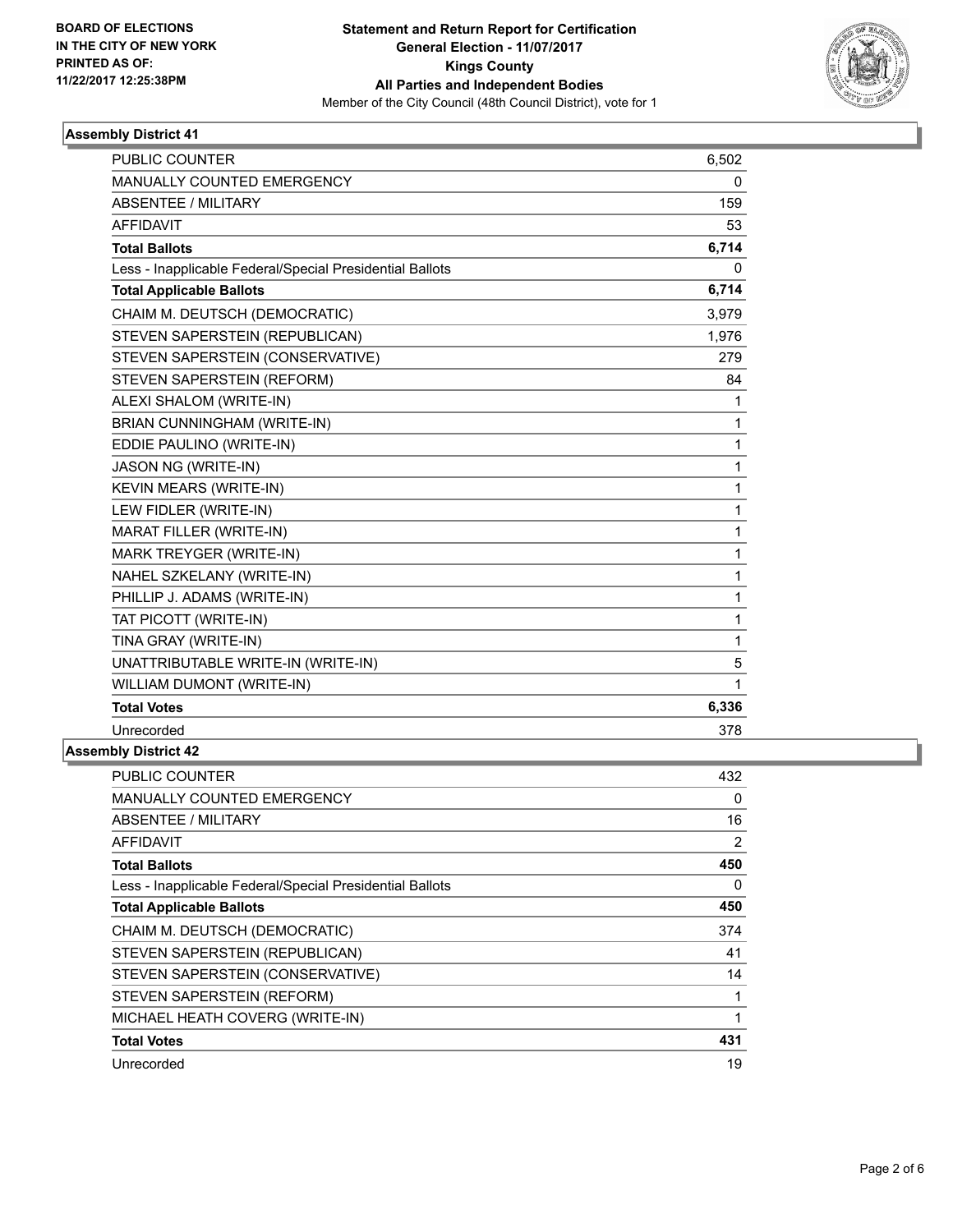

### **Assembly District 45**

| <b>PUBLIC COUNTER</b>                                    | 7,589          |
|----------------------------------------------------------|----------------|
| MANUALLY COUNTED EMERGENCY                               | 0              |
| <b>ABSENTEE / MILITARY</b>                               | 191            |
| <b>AFFIDAVIT</b>                                         | 55             |
| <b>Total Ballots</b>                                     | 7,835          |
| Less - Inapplicable Federal/Special Presidential Ballots | 0              |
| <b>Total Applicable Ballots</b>                          | 7,835          |
| CHAIM M. DEUTSCH (DEMOCRATIC)                            | 4,570          |
| STEVEN SAPERSTEIN (REPUBLICAN)                           | 2,310          |
| STEVEN SAPERSTEIN (CONSERVATIVE)                         | 354            |
| STEVEN SAPERSTEIN (REFORM)                               | 101            |
| AMANDA PIZZIOTI (WRITE-IN)                               | 1              |
| ANTHONY BECKFORD (WRITE-IN)                              | $\mathbf{1}$   |
| BERNIE SANDERS (WRITE-IN)                                | $\overline{2}$ |
| <b>BUBBA GREENBERG (WRITE-IN)</b>                        | 1              |
| ERCAN NURI AYBASTI (WRITE-IN)                            | 1              |
| ERIC L. ADAMS (WRITE-IN)                                 | 1              |
| JOHN F. QUAGLIONE (WRITE-IN)                             | $\mathbf{1}$   |
| KALMAN YEGER (WRITE-IN)                                  | $\overline{2}$ |
| KHALIL SULKER (WRITE-IN)                                 | $\mathbf{1}$   |
| MARAT FILLER (WRITE-IN)                                  | 1              |
| RAIMONDO DENARO (WRITE-IN)                               | 1              |
| RAKISHA KEARNS - WHITE (WRITE-IN)                        | 1              |
| UNATTRIBUTABLE WRITE-IN (WRITE-IN)                       | 8              |
| <b>Total Votes</b>                                       | 7,357          |
| Unrecorded                                               | 478            |

## **Assembly District 46**

| <b>PUBLIC COUNTER</b>                                    | 2,671 |
|----------------------------------------------------------|-------|
| <b>MANUALLY COUNTED EMERGENCY</b>                        | 0     |
| <b>ABSENTEE / MILITARY</b>                               | 61    |
| AFFIDAVIT                                                | 19    |
| <b>Total Ballots</b>                                     | 2,751 |
| Less - Inapplicable Federal/Special Presidential Ballots | 0     |
| <b>Total Applicable Ballots</b>                          | 2,751 |
| CHAIM M. DEUTSCH (DEMOCRATIC)                            | 1,290 |
| STEVEN SAPERSTEIN (REPUBLICAN)                           | 1,141 |
| STEVEN SAPERSTEIN (CONSERVATIVE)                         | 97    |
| STEVEN SAPERSTEIN (REFORM)                               | 50    |
| DAVID BALL (WRITE-IN)                                    |       |
| UNATTRIBUTABLE WRITE-IN (WRITE-IN)                       | 2     |
| <b>Total Votes</b>                                       | 2,581 |
| Unrecorded                                               | 170   |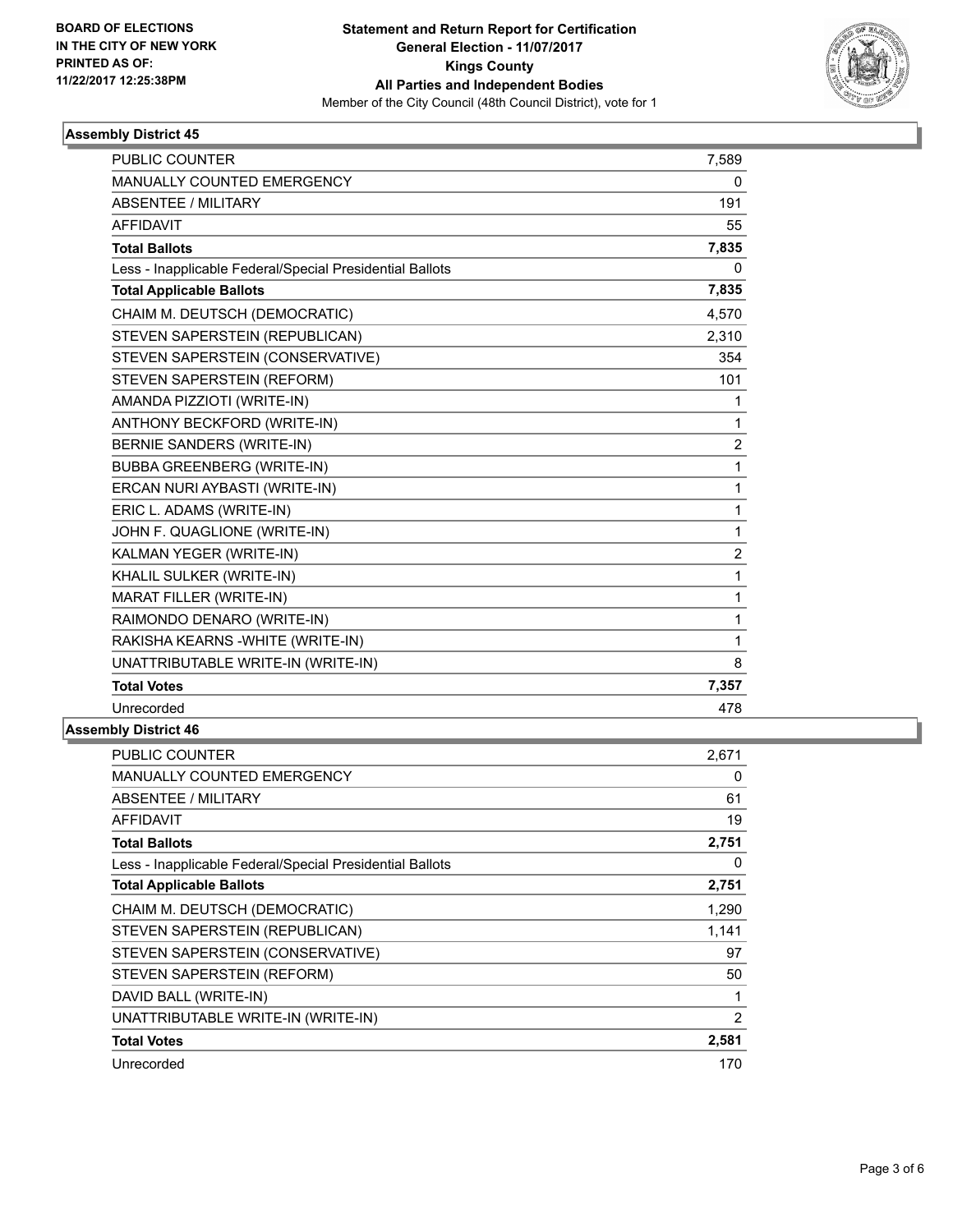

### **Assembly District 48**

| <b>PUBLIC COUNTER</b>                                    | 285            |
|----------------------------------------------------------|----------------|
| <b>MANUALLY COUNTED EMERGENCY</b>                        | 0              |
| <b>ABSENTEE / MILITARY</b>                               | 9              |
| AFFIDAVIT                                                |                |
| <b>Total Ballots</b>                                     | 295            |
| Less - Inapplicable Federal/Special Presidential Ballots | 0              |
| <b>Total Applicable Ballots</b>                          | 295            |
| CHAIM M. DEUTSCH (DEMOCRATIC)                            | 233            |
| STEVEN SAPERSTEIN (REPUBLICAN)                           | 41             |
| STEVEN SAPERSTEIN (CONSERVATIVE)                         | 7              |
| STEVEN SAPERSTEIN (REFORM)                               |                |
| MAX WOLF (WRITE-IN)                                      | $\overline{2}$ |
| <b>Total Votes</b>                                       | 284            |
| Unrecorded                                               | 11             |

### **Assembly District 59**

| <b>PUBLIC COUNTER</b>                                    | 9  |
|----------------------------------------------------------|----|
| <b>MANUALLY COUNTED EMERGENCY</b>                        | 0  |
| ABSENTEE / MILITARY                                      | 19 |
| <b>AFFIDAVIT</b>                                         | 2  |
| <b>Total Ballots</b>                                     | 30 |
| Less - Inapplicable Federal/Special Presidential Ballots | 0  |
| <b>Total Applicable Ballots</b>                          | 30 |
| CHAIM M. DEUTSCH (DEMOCRATIC)                            | 15 |
| STEVEN SAPERSTEIN (REPUBLICAN)                           | 10 |
| STEVEN SAPERSTEIN (CONSERVATIVE)                         | 0  |
| STEVEN SAPERSTEIN (REFORM)                               | 2  |
| <b>Total Votes</b>                                       | 27 |
| Unrecorded                                               | 3  |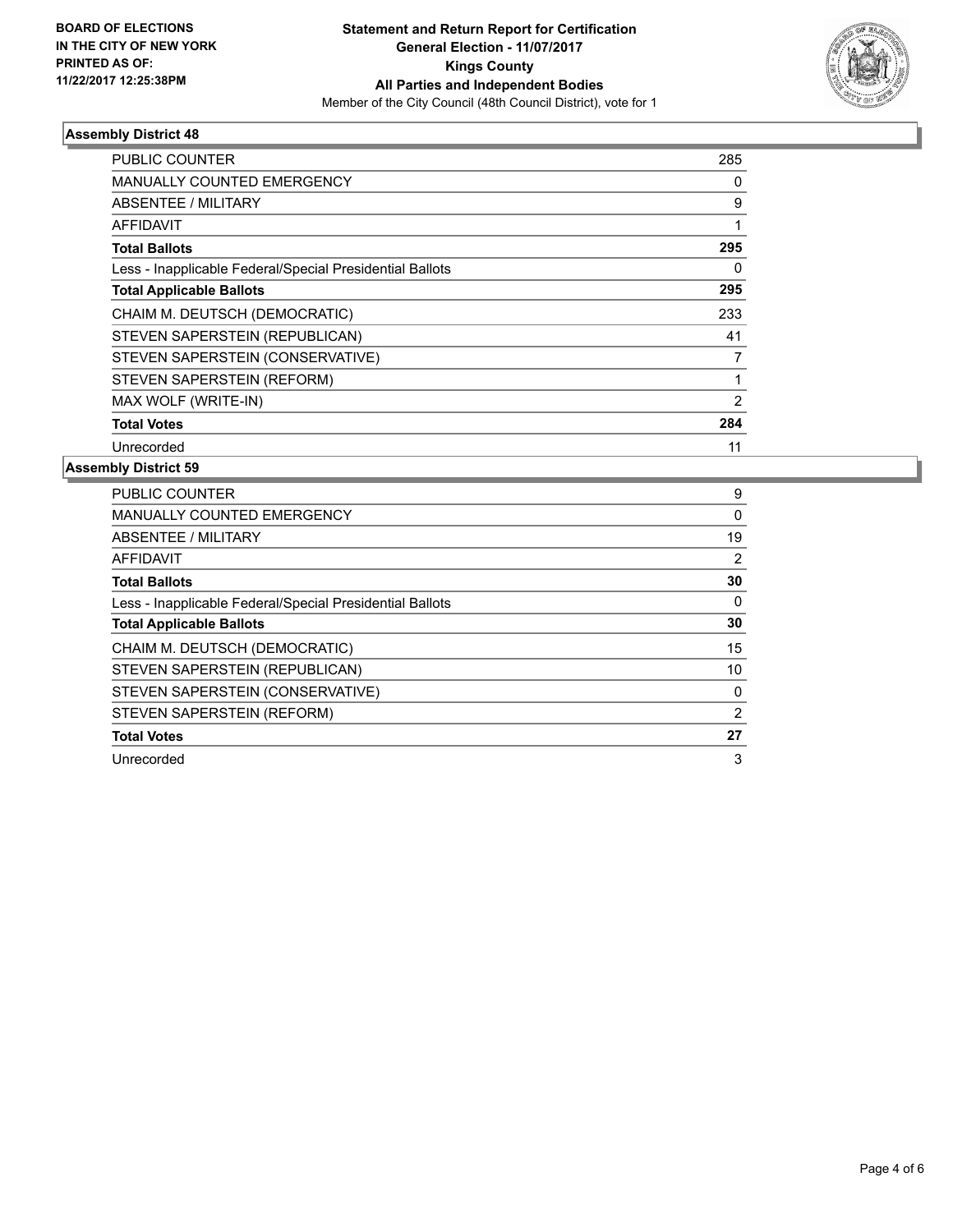

### **Total for Member of the City Council (48th Council District) - Kings County**

| PUBLIC COUNTER                                           | 17,488                  |
|----------------------------------------------------------|-------------------------|
| MANUALLY COUNTED EMERGENCY                               | 0                       |
| <b>ABSENTEE / MILITARY</b>                               | 455                     |
| AFFIDAVIT                                                | 132                     |
| <b>Total Ballots</b>                                     | 18,075                  |
| Less - Inapplicable Federal/Special Presidential Ballots | 0                       |
| <b>Total Applicable Ballots</b>                          | 18,075                  |
| CHAIM M. DEUTSCH (DEMOCRATIC)                            | 10,461                  |
| STEVEN SAPERSTEIN (REPUBLICAN)                           | 5,519                   |
| STEVEN SAPERSTEIN (CONSERVATIVE)                         | 751                     |
| STEVEN SAPERSTEIN (REFORM)                               | 239                     |
| ALEXI SHALOM (WRITE-IN)                                  | 1                       |
| AMANDA PIZZIOTI (WRITE-IN)                               | 1                       |
| ANTHONY BECKFORD (WRITE-IN)                              | 1                       |
| BERNIE SANDERS (WRITE-IN)                                | $\overline{\mathbf{c}}$ |
| BRIAN CUNNINGHAM (WRITE-IN)                              | 1                       |
| <b>BUBBA GREENBERG (WRITE-IN)</b>                        | 1                       |
| DAVID BALL (WRITE-IN)                                    | 1                       |
| EDDIE PAULINO (WRITE-IN)                                 | 1                       |
| ERCAN NURI AYBASTI (WRITE-IN)                            | 1                       |
| ERIC L. ADAMS (WRITE-IN)                                 | 1                       |
| JASON NG (WRITE-IN)                                      | 1                       |
| JOHN F. QUAGLIONE (WRITE-IN)                             | 1                       |
| KALMAN YEGER (WRITE-IN)                                  | $\overline{\mathbf{c}}$ |
| KEVIN MEARS (WRITE-IN)                                   | 1                       |
| KHALIL SULKER (WRITE-IN)                                 | 1                       |
| LEW FIDLER (WRITE-IN)                                    | 1                       |
| MARAT FILLER (WRITE-IN)                                  | 2                       |
| MARK TREYGER (WRITE-IN)                                  | 1                       |
| MAX WOLF (WRITE-IN)                                      | $\overline{\mathbf{c}}$ |
| MICHAEL HEATH COVERG (WRITE-IN)                          | $\mathbf{1}$            |
| NAHEL SZKELANY (WRITE-IN)                                | 1                       |
| PHILLIP J. ADAMS (WRITE-IN)                              | 1                       |
| RAIMONDO DENARO (WRITE-IN)                               | 1                       |
| RAKISHA KEARNS - WHITE (WRITE-IN)                        | 1                       |
| TAT PICOTT (WRITE-IN)                                    | 1                       |
| TINA GRAY (WRITE-IN)                                     | $\mathbf{1}$            |
| UNATTRIBUTABLE WRITE-IN (WRITE-IN)                       | 15                      |
| WILLIAM DUMONT (WRITE-IN)                                | 1                       |
| <b>Total Votes</b>                                       | 17,016                  |
| Unrecorded                                               | 1,059                   |